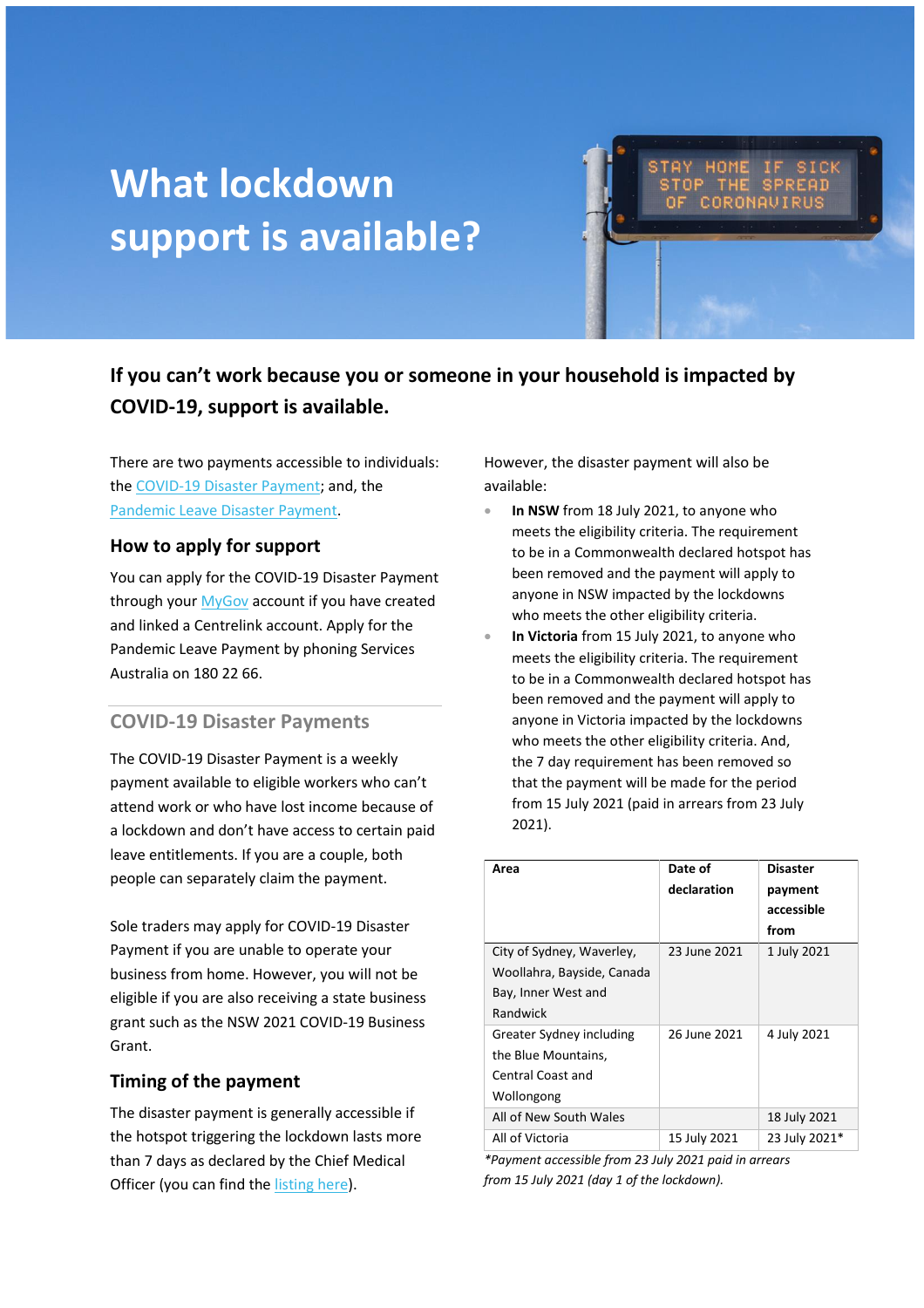#### **How much is the payment?**

The COVID-19 disaster payment amount available depends on:

- How many hours of work you have lost in the week, and
- If the payment is on or after the third period of the lockdown.

|                                      | <b>Hours of work lost</b> |            |
|--------------------------------------|---------------------------|------------|
| Disaster payment                     | <b>Between 8</b>          | 20 or more |
| amount                               | and 20                    |            |
| Weeks 2 and 3 of a                   | \$325                     | \$500      |
| $l$ nckdown $*$                      |                           |            |
| From week 4 of a<br>lockdown onwards | \$375                     | \$600      |

*\* Eligible Victorians will receive the higher rate from week one of the lockdown* 

The payment applies to each week of lockdown you are eligible and is taxable (you will need to declare it in your income tax return).

# **Eligibility**

The COVID-19 disaster payment is emergency relief. It is available if you:

- Live or work in an area that is subject to a state or territory public health order that imposes restriction on movement and is declared a Commonwealth COVID-19 hotspot, or
- Have visited an area that is a Commonwealth COVID-19 hotspot and you are subsequently subject to a restricted movement order when you return to other parts of New South Wales or interstate.

#### And you:

- Are an Australian citizen, permanent resident or temporary visa holder who has the right to work in Australia, and
- Are aged 17 years or over, and
- Have lost 8 hours or more of work or a full day of your usual work as a result of the restrictions - losing work includes being stood down by your employer, not being assigned any shifts for the week of restrictions and being unable to work from home. Losing a full day of what you were scheduled to work but could not work because of a restricted movement order. This includes

not being able to attend a full-time, part-time or casual shift of less than 8 hours, and

- Don't have paid leave available through your employer (other than annual leave), and
- Are not receiving income support payments, a state or territory pandemic payment, Pandemic Leave Disaster Payment or state small business payment for the same period. Income support payments include Age Pension, Austudy, Carer Payment, Disability Support Pension, Farm Household Allowance, JobSeeker Payment, Parenting Payment, Partner Allowance, Special Benefit, Widow Allowance, Youth Allowance and Income Support Supplement, Service Pension or Veteran Pension from the Department of Veterans' Affairs.

A liquid assets test of \$10,000 previously applied to the disaster payment but was removed from Thursday, 8 July 2021.

# <span id="page-1-0"></span>**Pandemic Leave Disaster Payment**

The Pandemic Leave Disaster Payment is for those who have been advised by their relevant health authority to self-isolate or quarantine because they:

- Test positive to COVID-19;
- Have been identified as a close contact of a confirmed COVID-19 case;
- Care for a child, 16 years or under, who has COVID-19; or
- Care for a child, 16 years or under, who has been identified as a close contact of a confirmed COVID-19 case; or
- Care for a person who has tested positive to COVID-19.

#### **How much is the payment?**

The payment is \$1,500 for each 14 day period you are advised to self-isolate or quarantine. If you are a couple, you both can claim this payment if you meet the eligibility criteria.